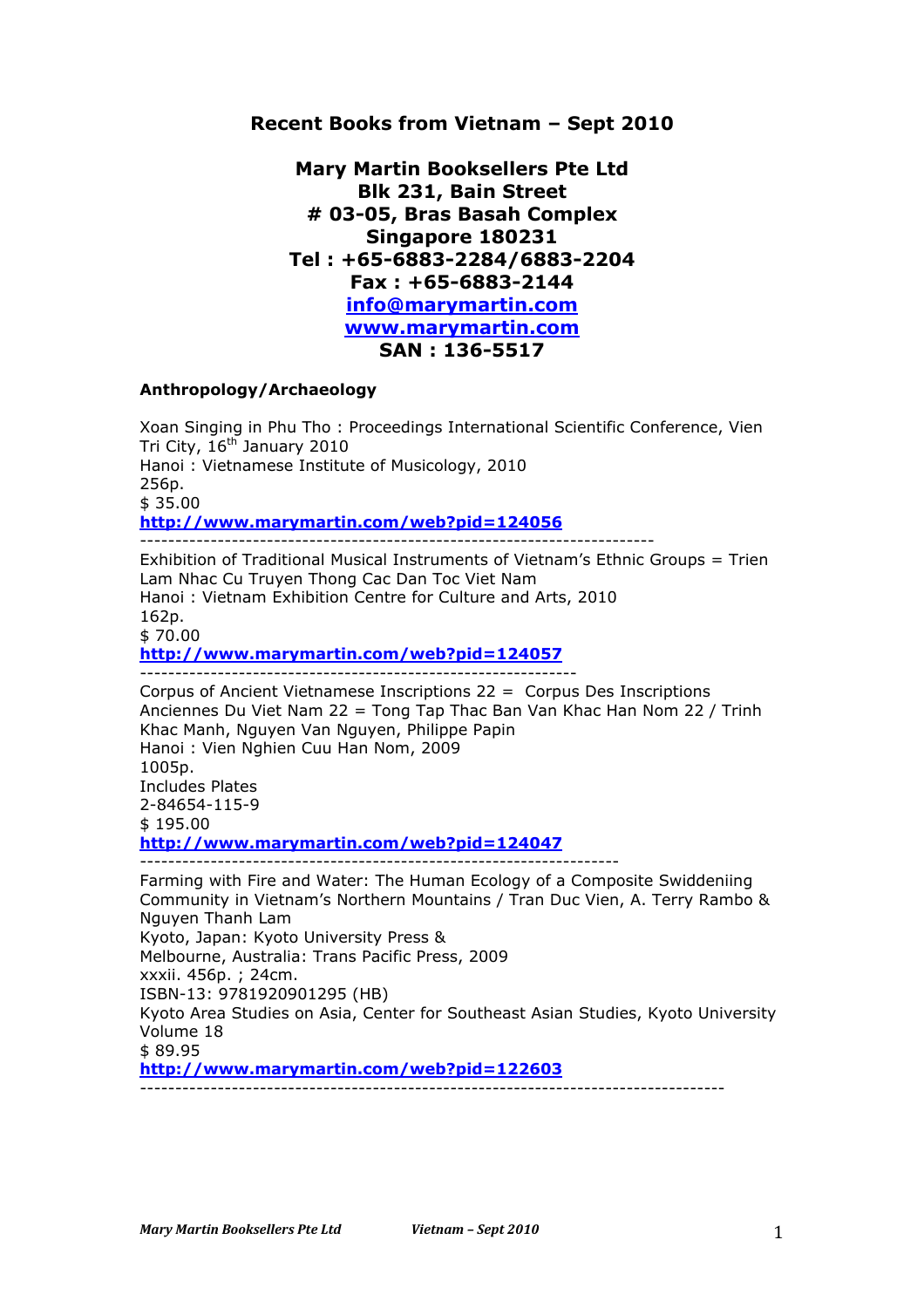## **Architecture**

Participatory Construction of Traditional Community House in Mountainous Village of Central Vietnam Hanoi : National Politics Publisher, 2008 167p.  $$10.00$ **http://www.marymartin.com/web?pid=124058** --------------------------------------------------------------------

**Art**

The Ca Mau Shipwreck Porcelain [1723 – 1735] Vol. 1 / Gyorgyi Fajcsak, Nguyen Dinh Chien & Janos Jelen From the collection of Dr Zelnik Hungary: JelNet Ltd, Budapest, 2009 232p. ; 28cm. ISBN-13: 9789639823020 (HB) \$ 120.00

Dr. Zelnik, a former high-ranking Hungarian diplomat, has been collecting objects of art for more than 30 years. Well travelled all over the world and speaking perfectly more than half a dozen of languages including Vietnamese, Lao, Khmer and Thai made him a perfect and passionate collector of Chinese porcelain, Angkorian sculptures, and old Southeast Asian gold, silver and bronze jewelry, just to mention a few types of art objects from his diverse collection. **http://www.marymartin.com/web?pid=124059**

------------------------------------------------------------------------------------

Important and Priceless Works of Vietnamese Modern Arts as Historic Sketches, Political Comics and Drawings by Painters from Indochina School of Fine Arts, Hanoi 1925-1945 : From the Collection of Tira Vanichtheeranont Hanoi : Fine Art Publishing House, 2010 269p.  $$90.00$ **http://www.marymartin.com/web?pid=124060** --------------------------------------------------------------

Ha Noi Streets : Moments Inside Me = Pho Ha Noi : Nhung Khoanh Nhac Trong Tai / Duc Loi Hanoi : Nha Xuat Ban van Hoa – Thong Tin, 2010 360p. 700pictures Bilingual English-Vietnamese \$ 120.00 This picture book records Hanoi from 2000 to 2010. **http://www.marymartin.com/web?pid=124061** ---------------------------------------------------------------------------

#### **Economics/Development Studies**

Vietnamese Enterprises Towards Global Competitiveness : Research Topic The Competitiveness of Vietnam's State Corporations, State Enterprises and Private Enterprises and International Experiences in Promoting Business Competitiveness Hanoi : Development Strategy Institute, Min. of Planning and Investment along with UNDP Hanoi, 2010 Xiii, 84p. Project : Support for Formulation of socio-Economic Development Strategy (SEDS) 2011-2020 \$ 15.00

**http://www.marymartin.com/web?pid=124062**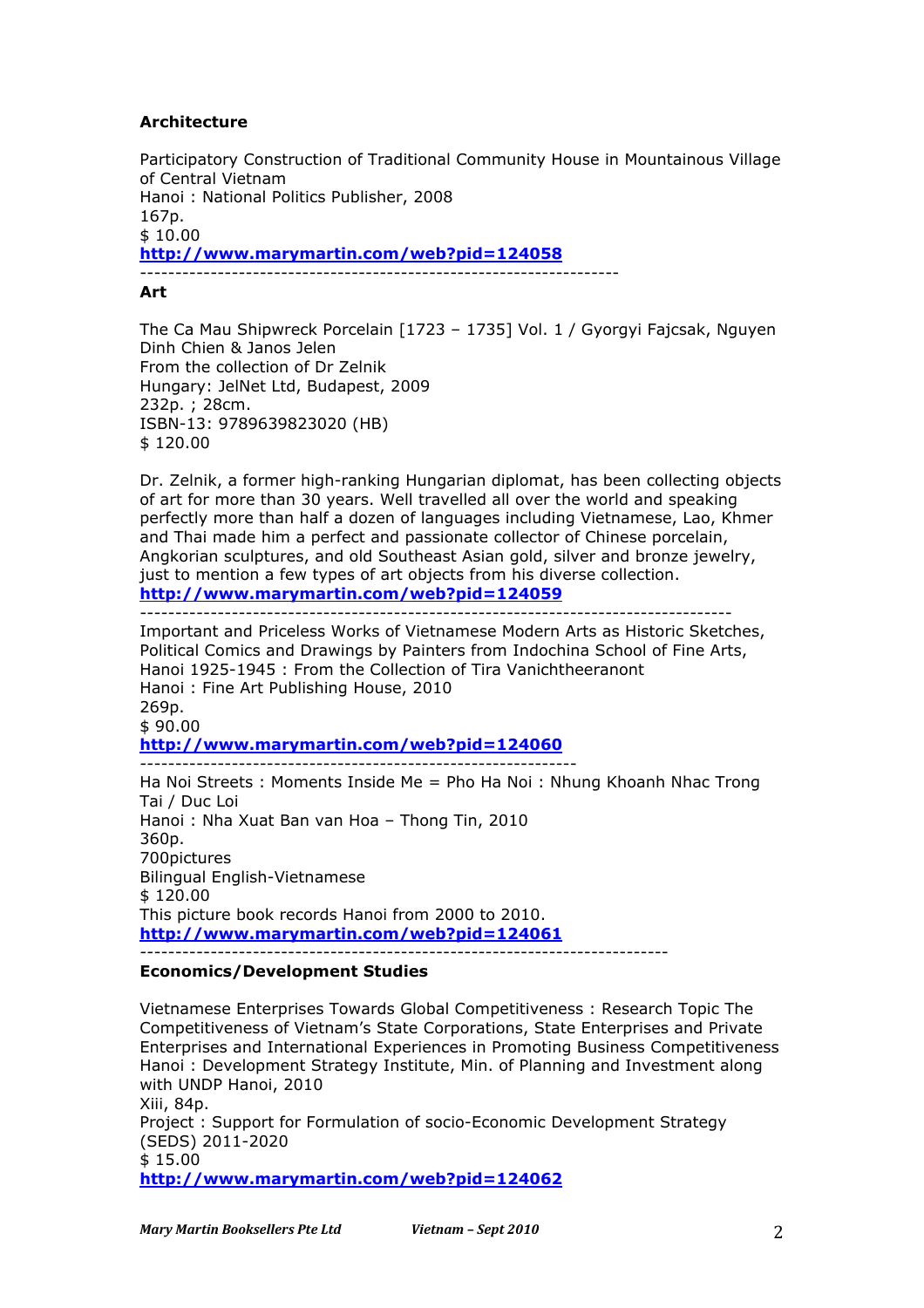-------------------------------------------------------------------------------------------

Ban Sac Thuong Hieu Viet = Vietnamese Brand Identity Hanoi : Ministry of Industry and Trade, Vietnam Industry and Trade Information Center, 2010 357p.

Bilingual – Vietnamese-English \$ 58.00

**http://www.marymartin.com/web?pid=124063**

----------------------------------------------------------------------------- Vietnam : A Country Book : Where Success Begins Hanoi : Ministry of Foreign Affairs, 2010 150p. \$ 20.00 **http://www.marymartin.com/web?pid=124064**

------------------------------------------------------------------------

Ho Chi Minh City : The Challenges of Growth / David Dapice, Jose A. Gomez-Ibanex, Nguyen Xuan Thanh Hanoi : UNDP Vietnam, 2010 28p. Policy Dialogue Paper No.3 Series on Vietnam's WTO Accession and International Competitiveness Research \$ 15.00 **http://www.marymartin.com/web?pid=124065**

------------------------------------------------------------------

A Robust Harvest : Strategic Choices for Agricultural and Rural Development in Vietnam : Research Topic : Accelerating Growth in Agriculture Productivity and Rural Incomes in Vietnam : Lessons from Regional Experiences Hanoi : Development Strategy Institute, Min. of Planning and Investment along with UNDP Hanoi, 2010 Xiii, 70p. Project : Support for Formulation of socio-Economic Development Strategy (SEDS) 2011-2020 \$ 15.00 **http://www.marymartin.com/web?pid=124066** ------------------------------------------------------------------------ Trade and Investment of Vietnam : Facts and Figures 2008-2009 Hanoi : Vietnam Trade Promotion Agency, 2009 137p. \$ 12.00 **http://www.marymartin.com/web?pid=124055** ------------------------------------------------------- Outline of Viet Nam's Health Sector in the Initial Stage of Integration into the **WTO** Hanoi : Medical Publishing House, 2010 496p. Bilingual – English-Vietnamese \$ 70.00 **http://www.marymartin.com/web?pid=124067** ----------------------------------------------------------------- Reviewing the Past Responding to New Challenges : a Mid-Term Review of the National Targeted Programme for Poverty Reduction and Programme 135-II, 2006-2008 Hanoi : Thanh Nien Publishing House, 2009 29p. \$ 10.00 **http://www.marymartin.com/web?pid=118301** ------------------------------------------------------------------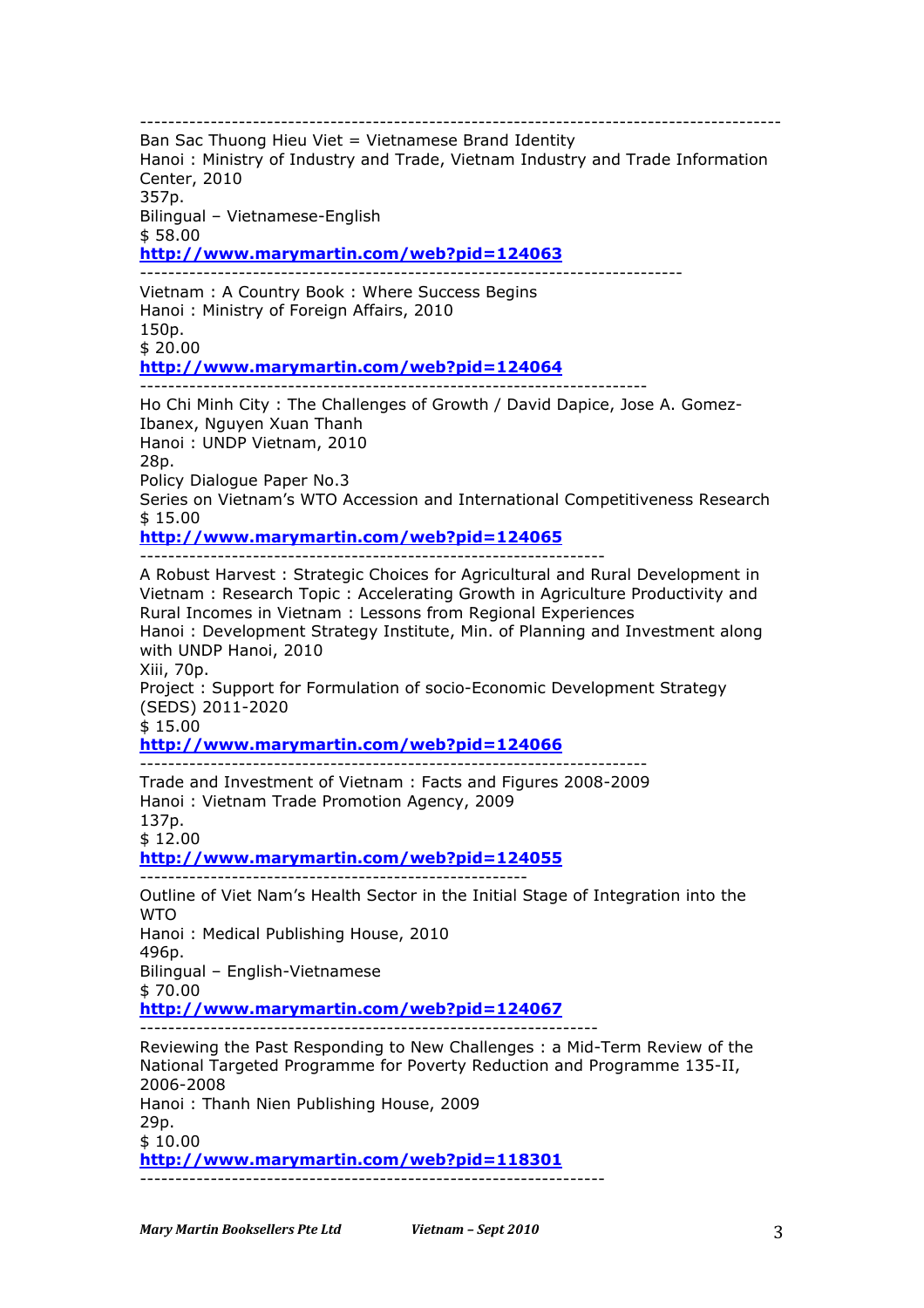Getting to Work : Research Topic : Labour Market, Employment and Urbanization in Vietnam to 2020 : Learning from International Experiences Hanoi : Development Strategy Institute, Min. of Planning and Investment along with UNDP Hanoi, 2010 Xiii, 83p. Project : Support for Formulation of socio-Economic Development Strategy (SEDS) 2011-2020 \$ 15.00 **http://www.marymartin.com/web?pid=124068** ---------------------------------------------------------------------------- Dong Dang –Lang Son Border Gate Economic Zone, Lang Son Province : Potentiality and Investment Opportunity Lang Son : UY Ban Nhan Dan Tinh Lang Son, 2010 175p. Bilingual Vietnamese-English \$ 45.00 **http://www.marymartin.com/web?pid=124069** ---------------------------------------------------------------------------- Viet Nam's Industrial Policy : Designing Policies for Sustainable Development / Dwight H. Perkins, Vu Thanh Tu Anh Hanoi : UNDP Vietnam, 2009 49p. Policy Dialogue Paper No.3 Series on Vietnam's WTO Accession and International Competitiveness Research  $$15.00$ **http://www.marymartin.com/web?pid=124070** ----------------------------------------------------------------------------- Viet Nam's Infrastructure Constraints / Nguyen Xuan Thanh Hanoi : UNDP Vietnam, 2010 20p. Policy Dialogue Paper Number 1 Series on Vietnam's WTO Accession and International Competitiveness Research  $$10.00$ **http://www.marymartin.com/web?pid=124071** ----------------------------------------------------------------- Managing and Attaining Equitable Growth : Research Topic : Global and Regional Economic Development Trends and their Major Impacts on Vietnam's Economy in the Next Decade Hanoi : Development Strategy Institute, Min. of Planning and Investment along with UNDP Hanoi, 2010 Xiii, 98p. Project : Support for Formulation of socio-Economic Development Strategy (SEDS) 2011-2020 \$ 15.00 **http://www.marymartin.com/web?pid=124072** --------------------------------------------------------------- **Environment** Development of Integrated Pest Management in Asia and Africa Vol.2. / (Eds) Ngo Dinh Binh, Hidetaka Hori, Keiichi Okazaki, Nguyen Ngoc Chan Hanoi : Science and Technics Publishing House, 2009

361p. Includes Index 978604670004 \$ 50.00 **http://www.marymartin.com/web?pid=124073** -----------------------------------------------------------------------------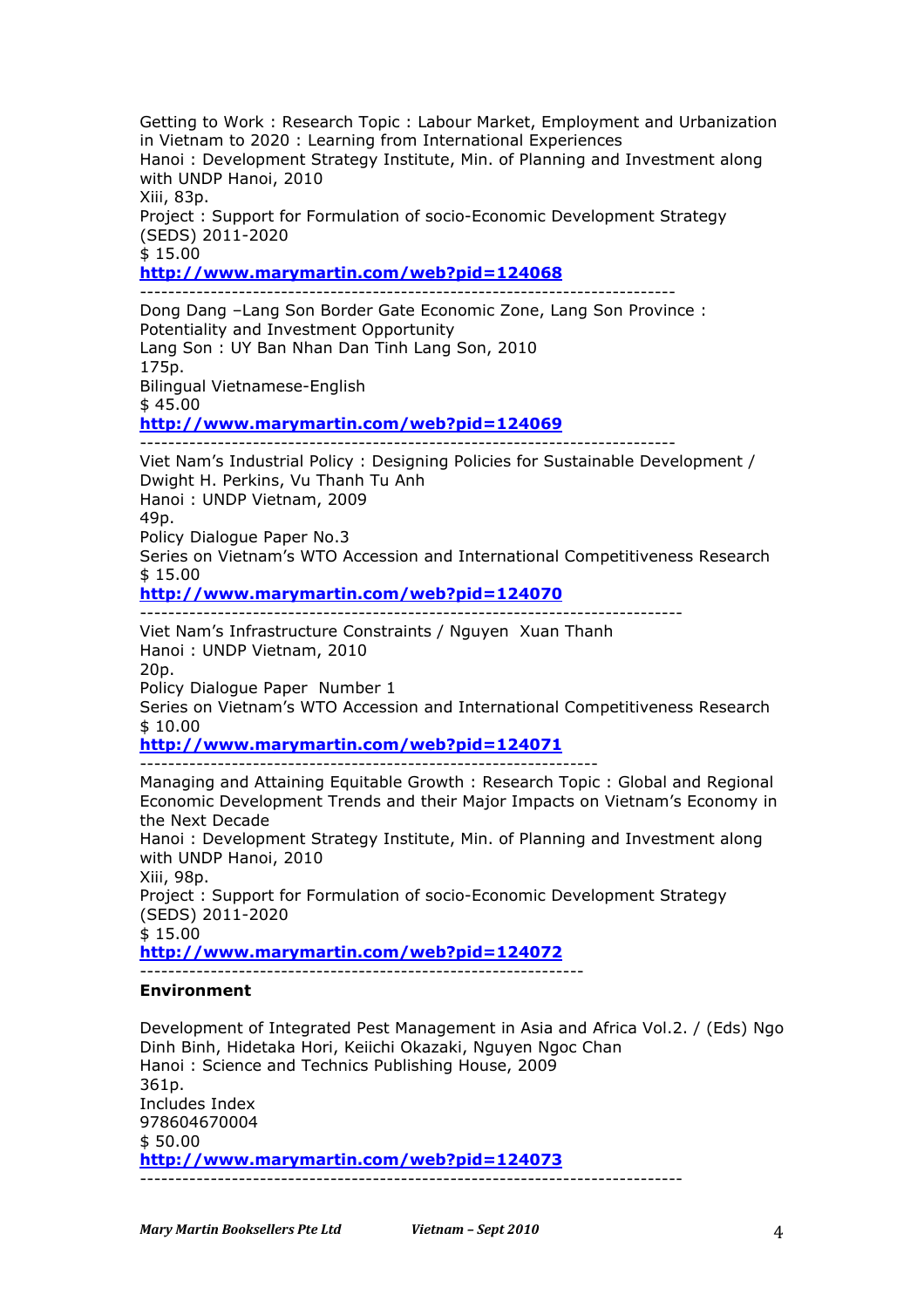# **History**

Tu Song Ben Hai den Dinh Doc Lap = From Ben Hai River to the Independence Palace / Hoang Dan Hanoi : People's Army Publishing House, 2010 415p. Bilingual – English – Vietnamese  $$50.00$ **http://www.marymartin.com/web?pid=124074** ---------------------------------------------------------------------

Dai Tuong Nguyen Chi Thanh = General Nguyen Chi Thanh Hanoi : Times Publisher, VNA Publishing House, 2010 175p. \$ 60.00

**http://www.marymartin.com/web?pid=124075**

----------------------------------------------------------------- Dien Bien Phu : Five Unprecedented Prodigious Facts in the War History / Mai Trong Tuan Ho Chi Minh City : Ho Chi Minh City General Publishing House, 2010 67p. \$ 5.00

**http://www.marymartin.com/web?pid=124076**

-------------------------------------------------------------------------------

### **Law**

Vietnam Legal & Investment Guide 2010 Bangkok: DFDL Mekong Legal and Tax Advisers, 2010 ix. 168p. ; 25cm. ISBN-13: 9786169051305 \$ 30.00 **http://www.marymartin.com/web?pid=124077**

------------------------------------------------------------------------------------

Law on Enterprise = Luat Doanh Nghiep (in Two Languages Vietnamese-English) Hanoi : The Finance Publishing House, 2010 406p. \$ 13.00 **http://www.marymartin.com/web?pid=124078** --------------------------------------------------------------------

Law on Intellectual Property = Luat So Huu Tri Tue (in Two Languages Vietnamese – English) Hanoi : Nha Xuat Ban Tai Chinh, 2010 430p. \$ 13.00 **http://www.marymartin.com/web?pid=124079** ------------------------------------------------------------------- Luat Dat Dai = Law on Land (In two languages Vietnamese-English) Hanoi : Nha Xuat Ban Tai Chinh, 2010 334p. \$ 12.00

**http://www.marymartin.com/web?pid=124080** ---------------------------------------------------------------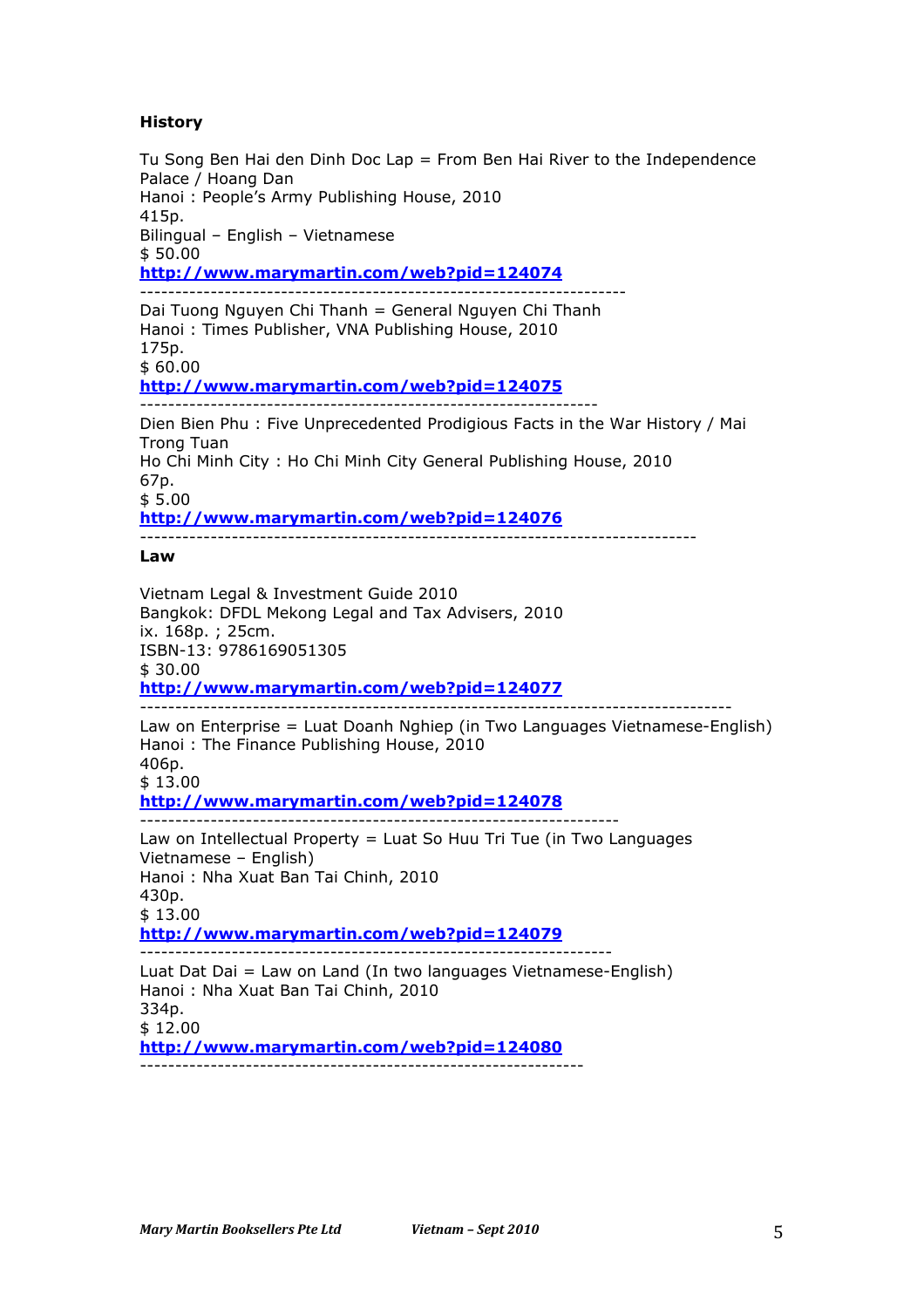### **Official Publications**

Input – Output : I/O 2007 = Bang Can Doi Lien Nganh Cua Viet Nam Nam 2007 Hanoi : Nha Xuat Ban Thong Ke, 2010 640p.  $$50.00$ **http://www.marymartin.com/web?pid=124081** --------------------------------------------------------------- The Situation of Enterprises through the Results of Surveys Conducted in 2007,2008,2009 Hanoi : Statistical Publishing House, 2010 789p. \$ 50.00 **http://www.marymartin.com/web?pid=124044** --------------------------------------------------------------------------- Statistical Yearbook of Vietnam 2009 = Nien Giam Thong Ke Hanoi : Statistical Publishing House, 2010 831p. \$ 90.00 **http://www.marymartin.com/web?pid=124045** ---------------------------------------------------------------------- Result of the Survey on Household Living Standards 2008 Hanoi : Statistical Publishing House, 2010 561p.  $$65.00$ **http://www.marymartin.com/web?pid=124046** ------------------------------------------------------------------ Quangtri Statistical Yearbook 2009 Hanoi : Statistical Publishing House, 2010 270p. \$ 35.00 **http://www.marymartin.com/web?pid=124048** --------------------------------------------------------------- Statistical Yearbook Binh Duong Province 2009 Hanoi : Statistical Publishing House, 2010 292p. \$ 45.00 **http://www.marymartin.com/web?pid=124049** -------------------------------------------------------------- Hanoi Statistical yearbook 2009 Hanoi : Hanoi Statistical Office, 2010 435p.  $$45.00$ **http://www.marymartin.com/web?pid=124050** --------------------------------------------------------------- Bac Ninh Statistical Yearbook 2009 Vietnam : Bac Ninh Statistical Office, 2010 426p. \$ 50.00 **http://www.marymartin.com/web?pid=124051** --------------------------------------------------------------- Sonla Statistical Yearbook 2009 Hanoi : Statistical Publishing House, 2010 304p. \$ 38.00 **http://www.marymartin.com/web?pid=124052** -----------------------------------------------------------------------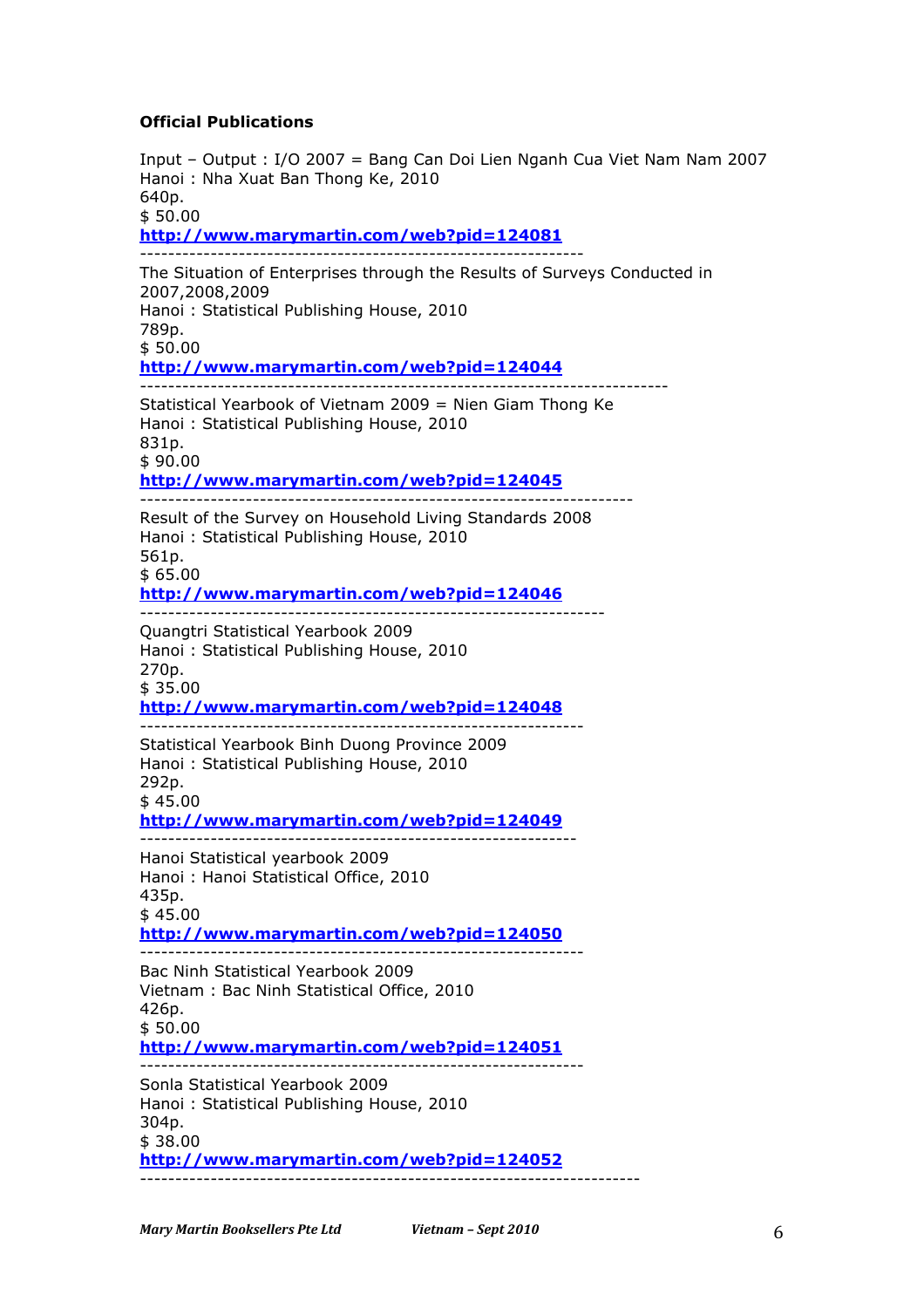Nam Dinh Statistical Yearbook 2009 Hanoi : Statistical Publishing House, 2010 308p. \$ 32.00 **http://www.marymartin.com/web?pid=124053** --------------------------------------------------------------------- International Merchandise Trade Vietnam 2008 Hanoi : Statistical Publishing House, 2010 620p. \$ 70.00 **http://www.marymartin.com/web?pid=124054** -------------------------------------------------------------- The 2009 Vietnam Population and Housing Census : Completed Results Hanoi : Statistical Publishing House, 2010 896p. \$ 70.00 **http://www.marymartin.com/web?pid=124082** ---------------------------------------------------------------- Report on Labour Force Survey Vietnam 1/9/2009 Hanoi : Nha Xuat Ban Thong Ke, 2010 336p. \$ 50.00 **http://www.marymartin.com/web?pid=124083** -------------------------------------------------------------- The 2009 Vietnam Population and Housing Census : Major Findings Hanoi : General Statistics Office, Ministry of Planning and Investment, 2010 Xiv, 492p. \$ 70.00 **http://www.marymartin.com/web?pid=124084** ---------------------------------------------------------------- Enterprises in Vietnam during the First Nine Years of  $21<sup>st</sup>$  Century = Doanh Nghiep Viet nam 9 Nam Dau The KY 21 Hanoi : Statistical Publishing House, 2010 635p. \$ 45.00 **http://www.marymartin.com/web?pid=124085** -------------------------------------------------------------------------- Nien Giam Thong Ke : Dan So – Ke Hoach Hoa Gia Dinh = Statistical Book on Population – Family Planning 2001-2009 Hanoi : General Office for Population and Family Planning, 2009 223p. \$ 15.00 **http://www.marymartin.com/web?pid=124086**  $-$ Ket Qua Dieu Tra Chi Tieu Cua Khach Du Lich Nam 2009 = Results of Tourist Expenditure Survey in 2009 Hanoi : General Statistics Office, 2010 271p. \$ 32.00 **http://www.marymartin.com/web?pid=124087** ------------------------------------------------------------------------ Ha Noi Qua So Lieu Thong Ke [1945-2008] = Ha Noi from Statistical Data [1945- 2008] Hanoi : Nha xuat Ban Ha Noi, 2010 623p. \$ 50.00 **http://www.marymartin.com/web?pid=124102**